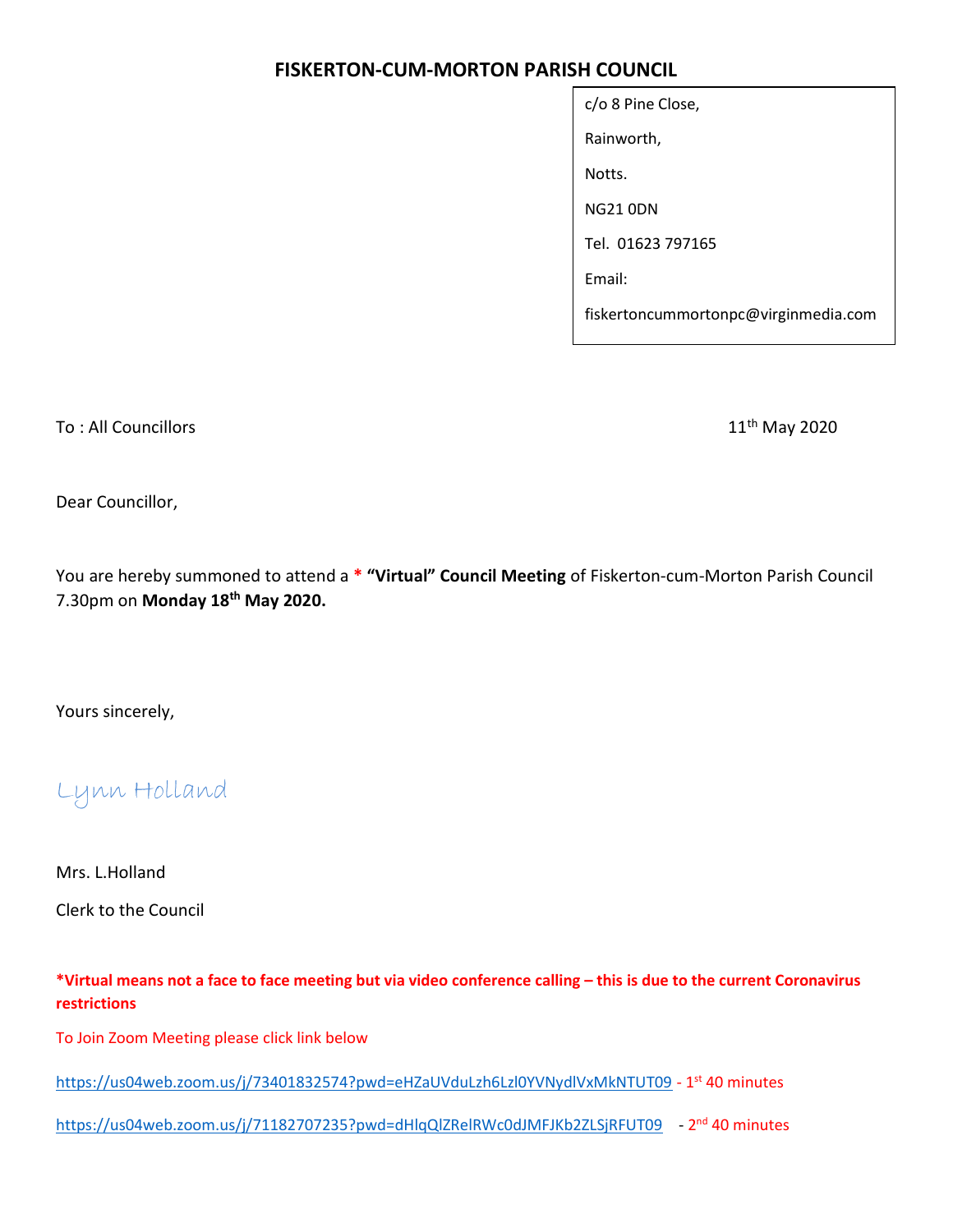## FISKERTON-CUM-MORTON PARISH COUNCIL

AGENDA for virtual meeting 18th May 2020 at 7.30pm - meeting via video conferencing

- 1. Apologies acceptance and approval.
- 2. Declarations of interest.
- 3. Minutes of the meeting held 20<sup>th</sup> April 2020.
- 4. Clerk's update, (if any)
- 5. Appointment of Officers inline with guidance re Chairman to remain in post until May 2021 approve all Officers to remain in post until 2021 including Vice Chairman.
- 6. To review on going response to coronavirus update from COVID19 Volunteers including possible uses of £500 grant from NCC.
- 7. Reports from Parish, District & County Councillors. By prior email
- 8. Questions from members of the Public.
- 9. Planning Applications
	- 01. To consider new planning applications. (if any) As per Appendix 'A'
	- 02. To note Newark & Sherwood Decisions: (if any)
- 10. To approve:
	- Payments (Refer to appendix 'A' for payments)
	- budget monitoring &
	- bank reconciliation
- 11. AGAR ANNUAL GOVERNANCE ETC.
	- 11.1 Approval of annual governance statement.
	- 11.2 Approval of annual return noting internal audit report.
	- 11.3 Approve Chairman & Clerk to sign Annual Return.
	- 11.4 To approve Exemption Certificate.
- 12. Appointment of Internal Auditor for 20202021
- 13. Insurance renewal.
- 14. To approve meeting dates for 20202021
- 15. To review Council Policies ie. Standing Orders, Financial Regulations. consider deferring to June meeting
- 16. To note update re possible 3rd Village Sign
- 17. To consider proposals for Fiskerton disused signal box.
- 18. Review of Action Plan.
- 19. Update on electronic speed sign on Station Road.
- 20. Update on "30 for a reason" sign.
- 21. To approve revised Community Resilience Plan.
- 21. Correspondence for noting & agenda items for next meeting: (if any)
	- request for additional dog bins in Morton (email 23 $rd$  April 2020 from Rob refers)
- 22. Date of next meeting 15 June 2020